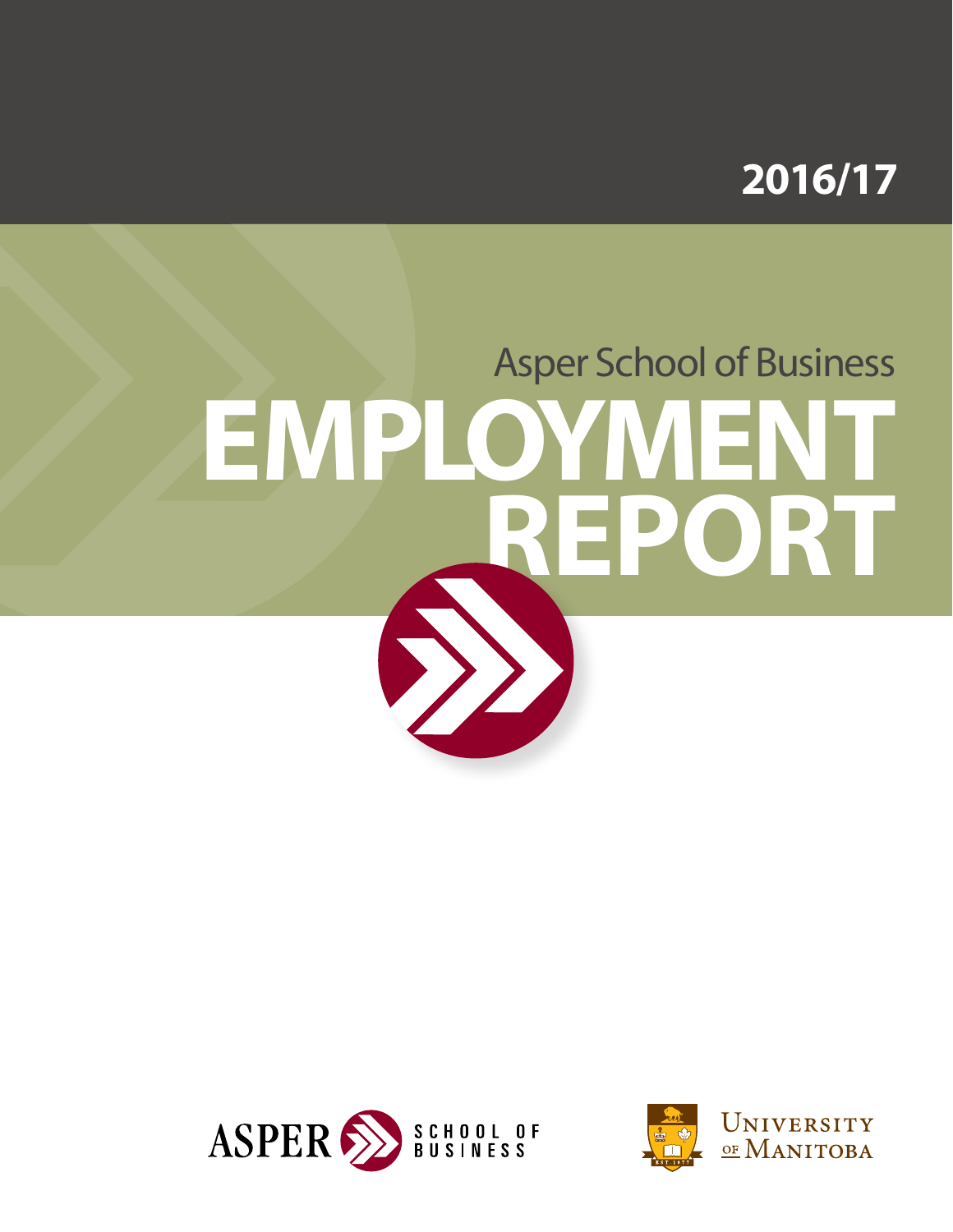### **OUR GOAL**

Our goal at the Asper School of Business **Career Development Centre** is not just to help students land a job, but to launch a career that empowers them



to make a difference – in business, in the community, and in the lives of those around them.

Each year, we measure our success by asking our graduates to share with us their first steps in their career journey. The results show us that we're on the right track. Our students are graduating with skills, knowledge and attitude that set them apart in the eyes of employers. They're well on their way to contributing to the economic growth of our province, our country, and our world.

*Congratulations to all 2016-17 graduates of the Asper School of Business. We are here to help you achieve your career goals and we wish you a lifetime of success.*

**KELLY MAHONEY Director** Career Development Centre and Co-operative Education Program Asper School of Business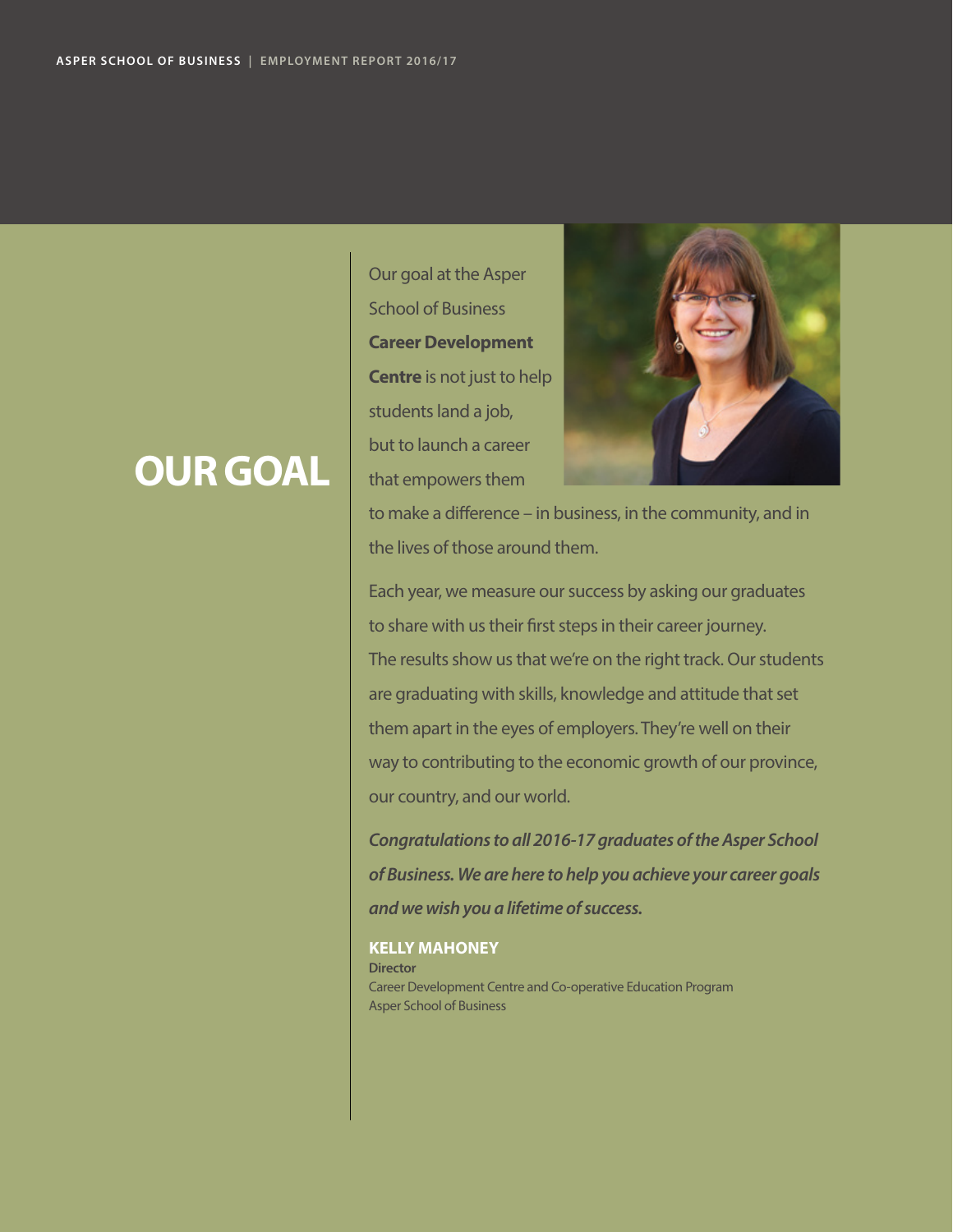### **BACHELOR OF COMMERCE (HONOURS)**

### **DEMOGRAPHICS**

**52%** of survey respondents were male

**48%** of survey respondents were female

**24** – average age of respondents





OF NON-CO-OP ASPER STUDENTS

**ARE EMPLOYED FULL TIME**

. . . . . . . . .

OF OUR GRADUATES ARE **EMPLOYED IN MANITOBA**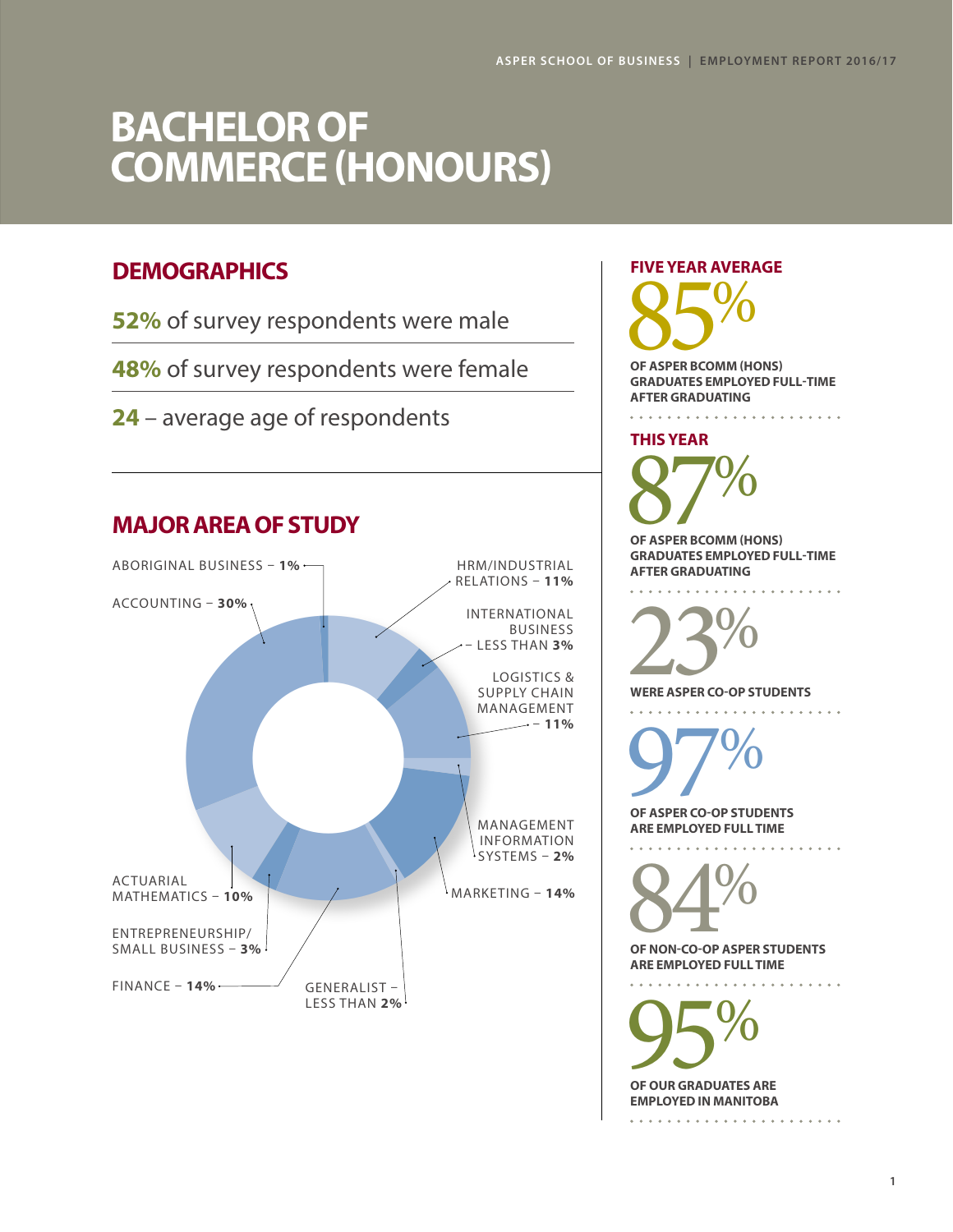Our students are graduating with skills, knowledge and attitude that set them apart in the eyes of employers.

### **FULL-TIME EMPLOYMENT BY MAJOR**

| <b>ABORIGINAL BUSINESS</b>            | 67%  |
|---------------------------------------|------|
| <b>ACCOUNTING</b>                     | 92%  |
| <b>ACTUARIAL MATH</b>                 | 75%  |
| ENTREPRENEURSHIP                      | 86%  |
| <b>FINANCE</b>                        | 86%  |
| <b>GENERALIST</b>                     | 67%  |
| <b>HRM/INDUSTRIAL RELATIONS</b>       | 82%  |
| <b>INTL BUSINESS</b>                  | 100% |
| LOGISTICS/SCM                         | 89%  |
| <b>MANAGEMENT INFORMATION SYSTEMS</b> | 86%  |
| <b>MARKETING</b>                      | 89%  |
|                                       |      |

### **EMPLOYMENT BY INDUSTRY**

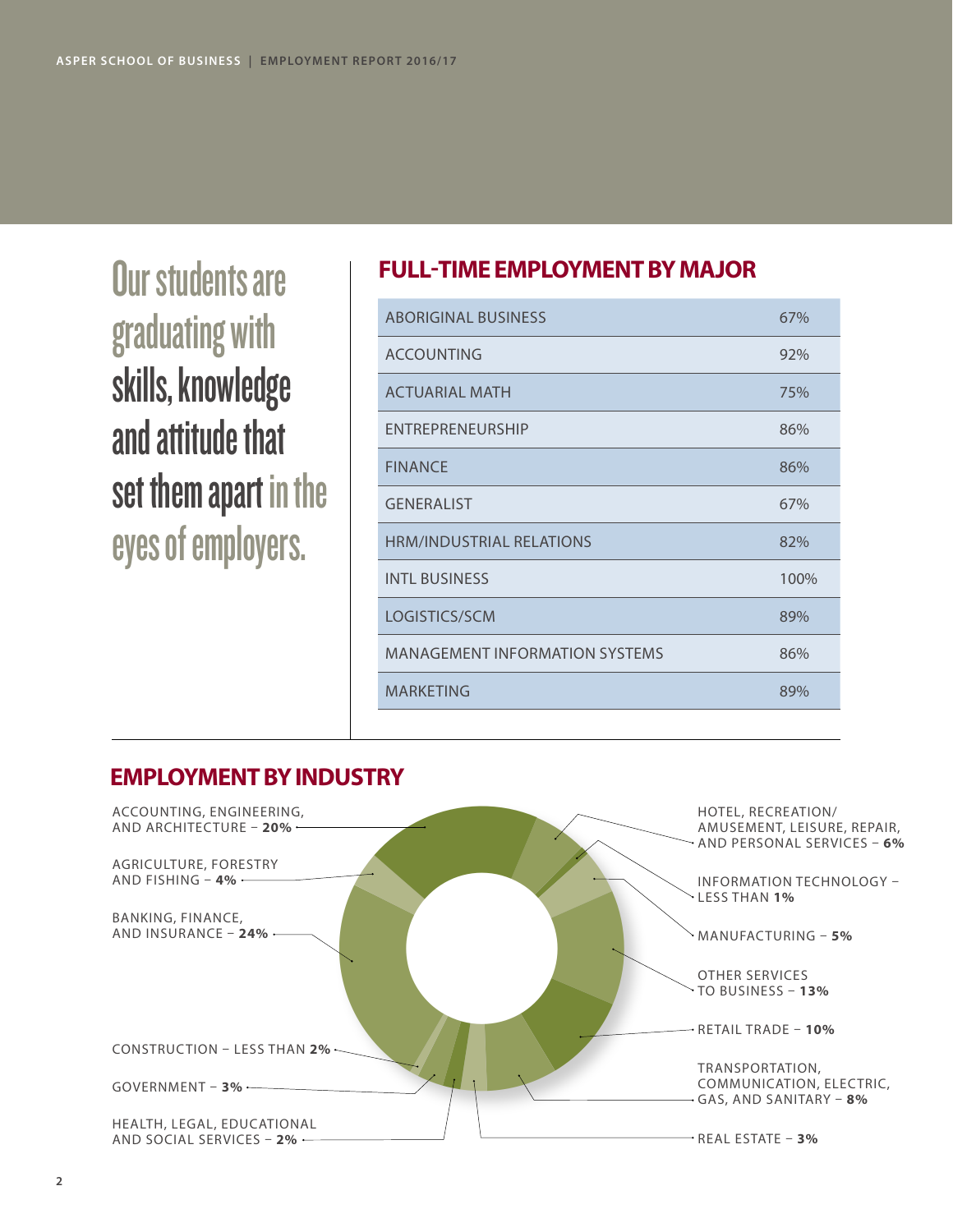### **AVERAGE SALARY BY MAJOR**

| <b>ABORIGINAL BUSINESS</b>            | 45,000 |
|---------------------------------------|--------|
| <b>ACCOUNTING</b>                     | 41,000 |
| <b>ACTUARIAL MATH</b>                 | 62.039 |
| <b>ENTREPRENEURSHIP</b>               | 39,956 |
| <b>FINANCE</b>                        | 47,026 |
| <b>GENERALIST</b>                     | 41,750 |
| <b>HRM/INDUSTRIAL RELATIONS</b>       | 41,899 |
| <b>INTL BUSINESS</b>                  | 47,917 |
| LOGISTICS/SCM                         | 42,545 |
| <b>MANAGEMENT INFORMATION SYSTEMS</b> | 41,250 |
| <b>MARKETING</b>                      | 41,838 |

**39%** BCOMM

**OF EMPLOYED GRADUATES LEARNED ABOUT THEIR CURRENT POSITION FROM THE ASPER CAREER DEVELOPMENT CENTRE AND/OR CO-OP PROGRAM**

OF EMPLOYED GRADUATES

**OF EMPLOYED GRADUATES USED THE ASPER CAREER DEVELOPMENT CENTRE IN THEIR JOB SEARCH**

\$44,830

**AVERAGE SALARY OF ALL ASPER GRADUATES**

**AVERAGE SALARY FOR ASPER CO-OP PROGRAM GRADUATES**

\$46,955

*Source: Source: ASB CDC conducted a survey of the October 2016, February and May 2017 BComm (Hons) graduates. Out of 397 students, 292 responded to the survey for a 74% response rate.*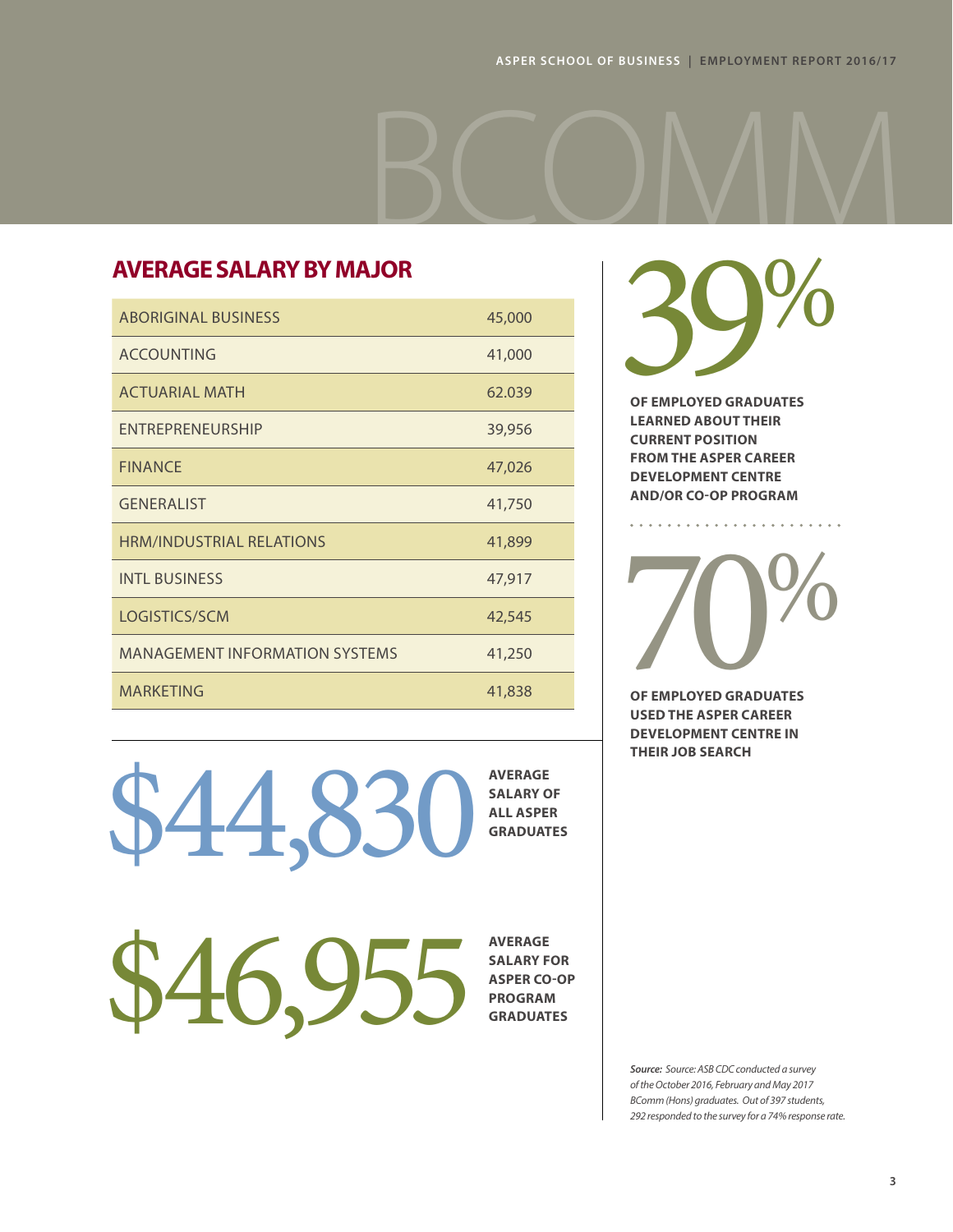### **MASTER OF BUSINESS ADMINISTRATION**



### **FIVE YEAR AVERAGE**

**AVERAGE SALARY INCREASE OF AN ASPER** 

**MARAGE SALARY INCREASE OF AN ASPE** 

### **THIS YEAR**

**AVERAGE SALARY INCREASE OF AN ASPER GRADUATION**

### **BASE SALARY**

|                                     | <b>AT PROGRAM</b><br><b>FNTRY</b> | <b>UPON</b><br><b>GRADUATION</b> |
|-------------------------------------|-----------------------------------|----------------------------------|
| <b>ALL</b><br><b>STUDENTS</b>       | \$54,742                          | \$79,093                         |
| <b>FULL-TIME</b><br><b>STUDENTS</b> | \$45,028                          | \$72,633                         |
| <b>PART-TIME</b><br><b>STUDENTS</b> | \$66,400                          | \$87,167                         |

### **AFTER GRADUATING**

 $\frac{1}{2}$ 

 $\sim$   $\sim$   $\sim$   $\sim$ 

 $57%$ **ACQUIRED A MORE** 

**SENIOR POSITION**

 $37%$ **CHANGED INDUSTRY** 

**OR FUNCTION**

WERE EMPLOYED IN WINT

**WERE EMPLOYED IN WINNIPEG** 

**92%** 

*Source: ASB CDC conducted a survey of the graduates of the October 2016, February and May 2017 Asper MBA program. Of the 46 students who graduated, 38 (83%) responded to the survey.* 

*See attached list of companies for UG and MBA employers to follow.*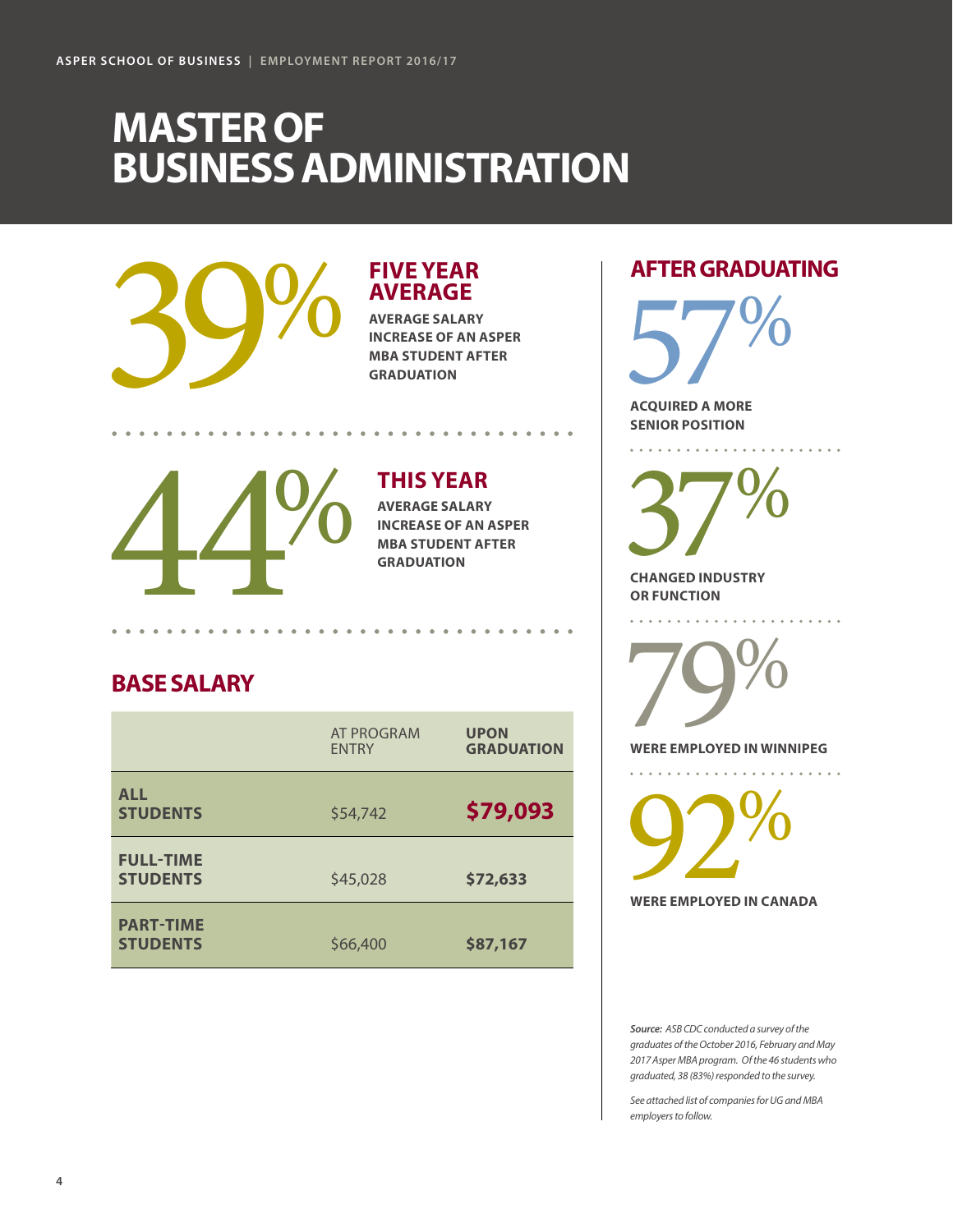

# **ENROLLMENT** ENROLLED IN FULL-TIME STUDIES

 $\frac{1}{2}$ 

 37% **WERE INTERNATIONAL STUDENTS** . . . . . . . . . . **21%** 

*(examples include full or partial* 

*tuition reimbursement)*

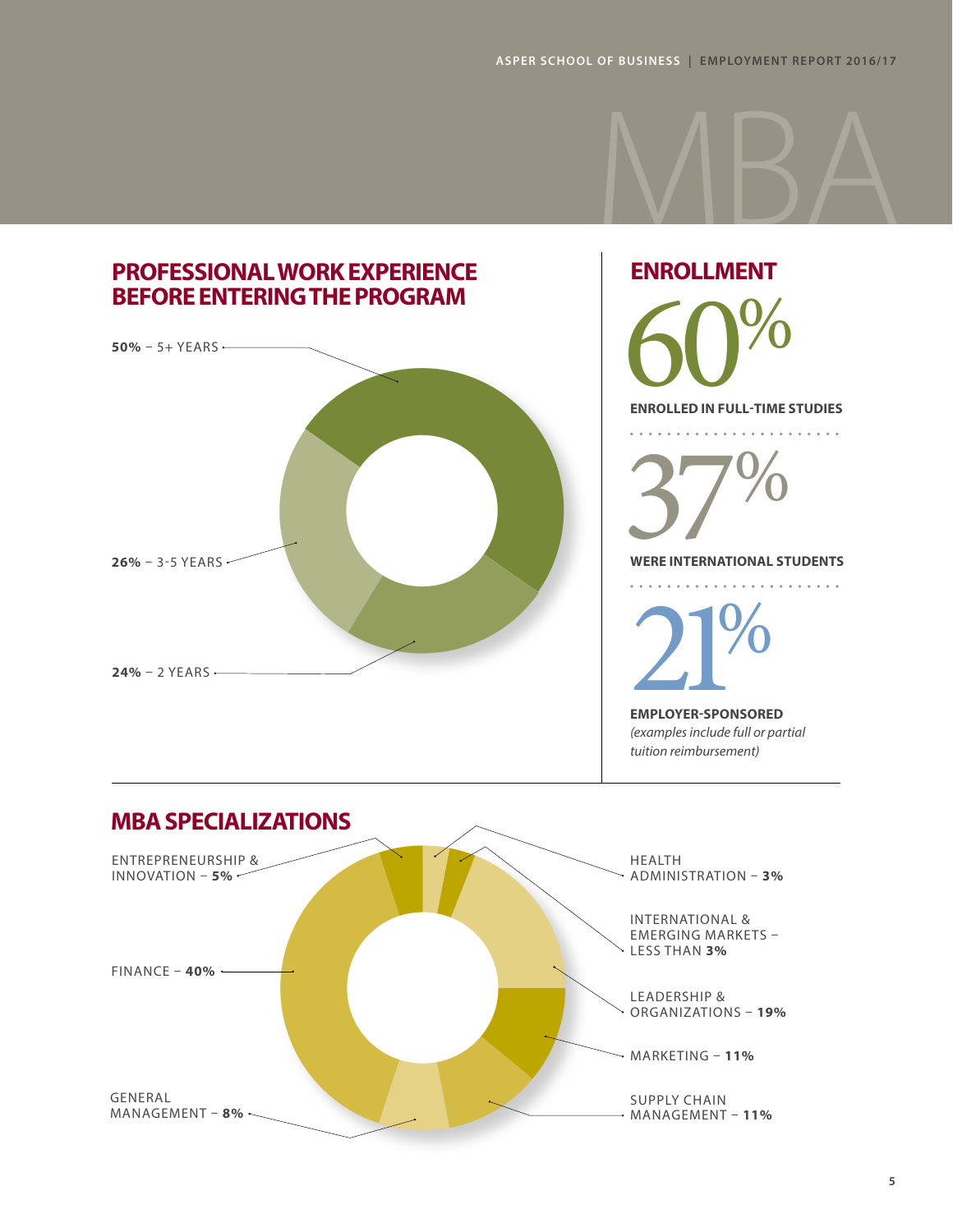# MBA

# **FIVE YEAR AVERAGE** OF ASPER MBA GRADUAT

**OF ASPER MBA GRADUATES EMPLOYED WITHIN THREE MONTHS OF GRADUATION**

#### **THIS YEAR**

OF ASPER MBA GRADUATES

**EMPLOYED WITHIN THREE MONTHS OF GRADUATION**

**TOP**THREE REASONS FOR ENROLLING IN THE ASPER MBA

### **Improve career options**

 **Develop management skills and knowledge**

### **Increase earning power**





**PARTICIPATED IN THE EXECUTIVE MENTOR PROGRAM**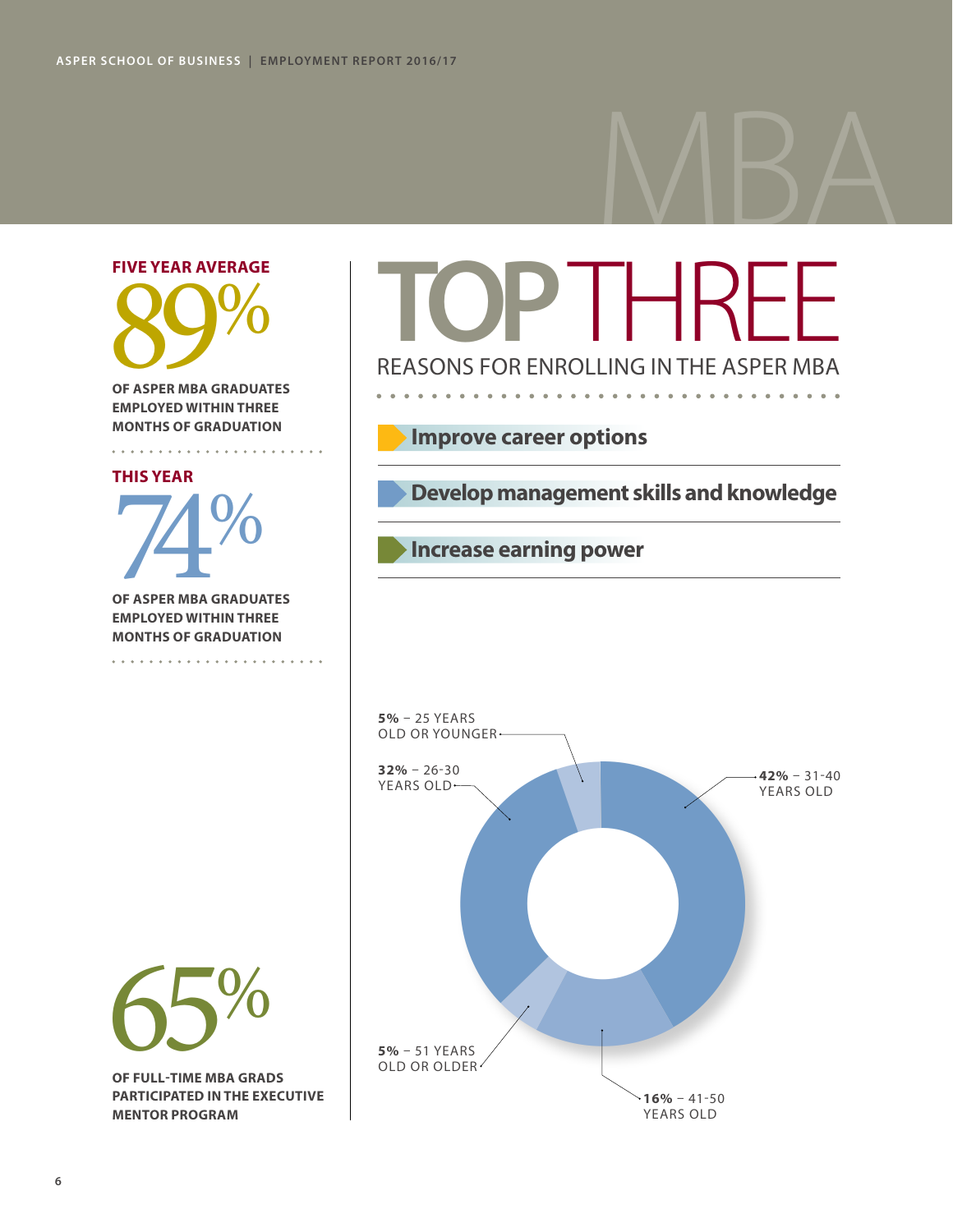## **RECRUITING COMPANIES**

Acumen Corporate Development Inc. Aon Reed Stenhouse Inc. Arnold Brothers Transport BDO Canada Bell MTS BHI USA Birchwood Automotive Group Bison Transport BMO Bank of Montreal Boeing Booke & Partners Brenntag Canada Buffalo Gal Pictures Business Development Bank of Canada Canada Revenue Agency Canadian Armed Forces Canadian Pacific Railway Capital Ford & Lincoln Winnipeg Cargill Celero Solutions Cerebra Health

24-7 Intouch

CIBC City of Winnipeg Canadian National Railway Colliers International Deloitte Department of National Defence Direct Focus Engineers Geoscientists Manitoba Enns Baxter Wealth Management Enterprise Ernst & Young Exchange Digital PR Exigence Technologies Inc Federal Government of Canada Fort Capital Investment Bank Frontier Supply Chain Solutions GHY International Government of Manitoba Grant Thornton LLP Great-West Life Assurance **Company** Hippo CMMS Howard Pitch Entertainment **Company** 

HUB International

Hylife Intact Financial Corporation Investors Group KPMG Landmark Feeds Leaders International/Higgins Executive Search Legacy Bowes Group Leo Prestte Loblaw Manitoba Hydro Manitoba Hydro International Manitoba Public Insurance Manulife Financial Maple Leaf Foods McCain Foods McKinsey & Company **Mercer** MNP National Bank Financial New Flyer Industries New York Life Insurance Nike Palliser Furniture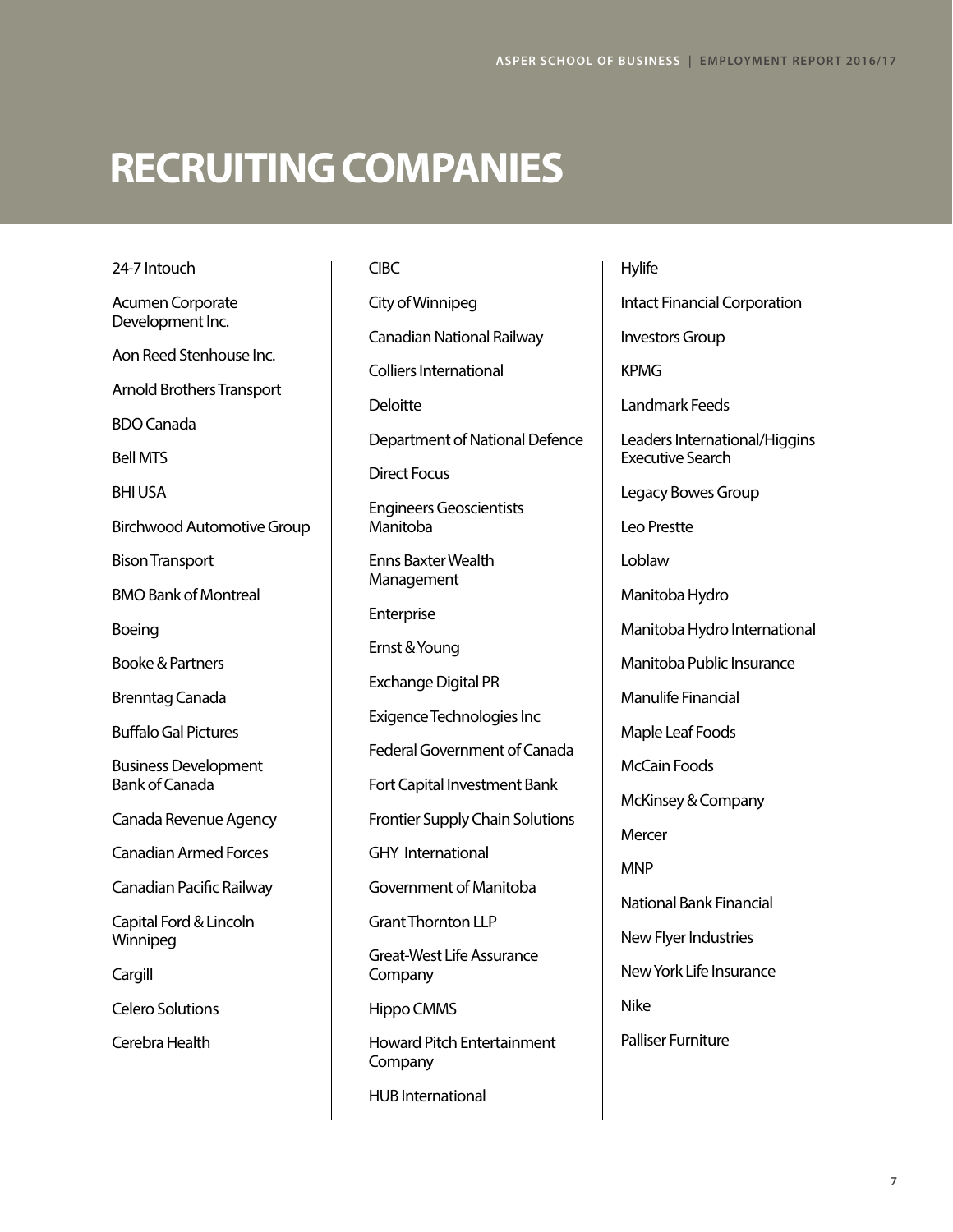# **RECRUITING COMPANIES**

Parrish & Heimbecker PepsiCo Pinnacle Plasticom Inc. Pollard Banknote Ltd. Price Industries Limited PricewaterhouseCoopers LLP Protelec Alarms RBC Dominion Securities RBC Royal Bank Red River Group Richardson International Ricki's Scarrow & Donald **Scotiabank** Shelter Canadian Properties Limited **Shindico SkipTheDishes** Standard Aero Starbucks Canada

Steinbach Arts Council Sun Life Financial TD Canada Trust The Cooperators The Dufresne Group The North West Company The Wealth Planning Group Think Shift Trikor Builders True North Sports & **Entertainment** United Way Winnipeg University of Manitoba Ventura - Custom Homes Wawanesa Insurance Winnipeg Police Service Winnipeg Regional Health Authority